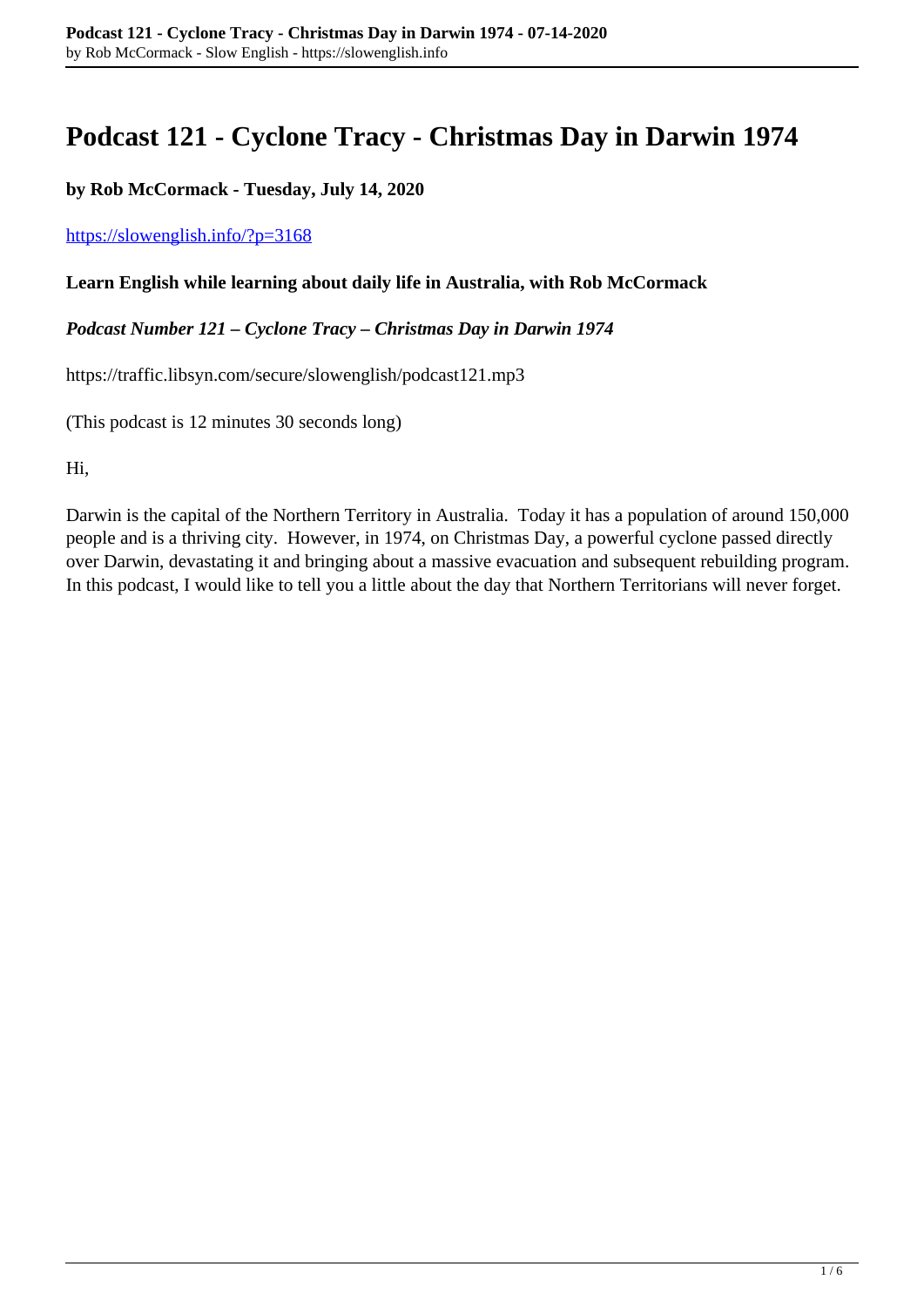

Darwin building destroyed by Cyclone Tracy.

Photo by Bill Bradley. (https://en.wikipedia.org/wiki/User:Billbeee)

[http://www.builderbill-diy-help.com/ my website] == Licensing == {{self|GFDL-no-disclaimers|ccby-2.5}}In December 1974, around 47,000 people were living in Darwin and enjoying the tropical lifestyle. In early December of that year, Cyclone Selma had briefly threatened the city for a few days but had eventually turned away from the city and finally faded away. But only 2 weeks later, on December 21st, another cyclone was identified in the ocean to the north of Darwin. It was given the name Tracy. Tracy was initially moving south west away from the township, but early on the morning of December 24th, it turned sharply and unexpectedly to the south east and headed straight towards Darwin.

The truth is that the people of Darwin were not really prepared for this cyclone. It was Christmas Eve and many were planning and preparing for a normal Christmas day, with Christmas lunches and family gatherings. Only 2 weeks previously, they had heard all the warnings about Cyclone Selma, but it had not come near nor harmed Darwin. Subsequently people didn't really take the threat from Cyclone Tracy seriously enough. Tracy was, right up until December the 24th, heading passed the city and not expected to affect it. Another thing about this cyclone was that it was actually quite small in overall size. At its strongest, it was only 48 kms from the centre to its edge. However, although it was small in size, it had powerful and destructive winds. The people did not evacuate, nor did they take adequate preparations, so that when it changed direction suddenly on December 24th and headed straight for Darwin, the city did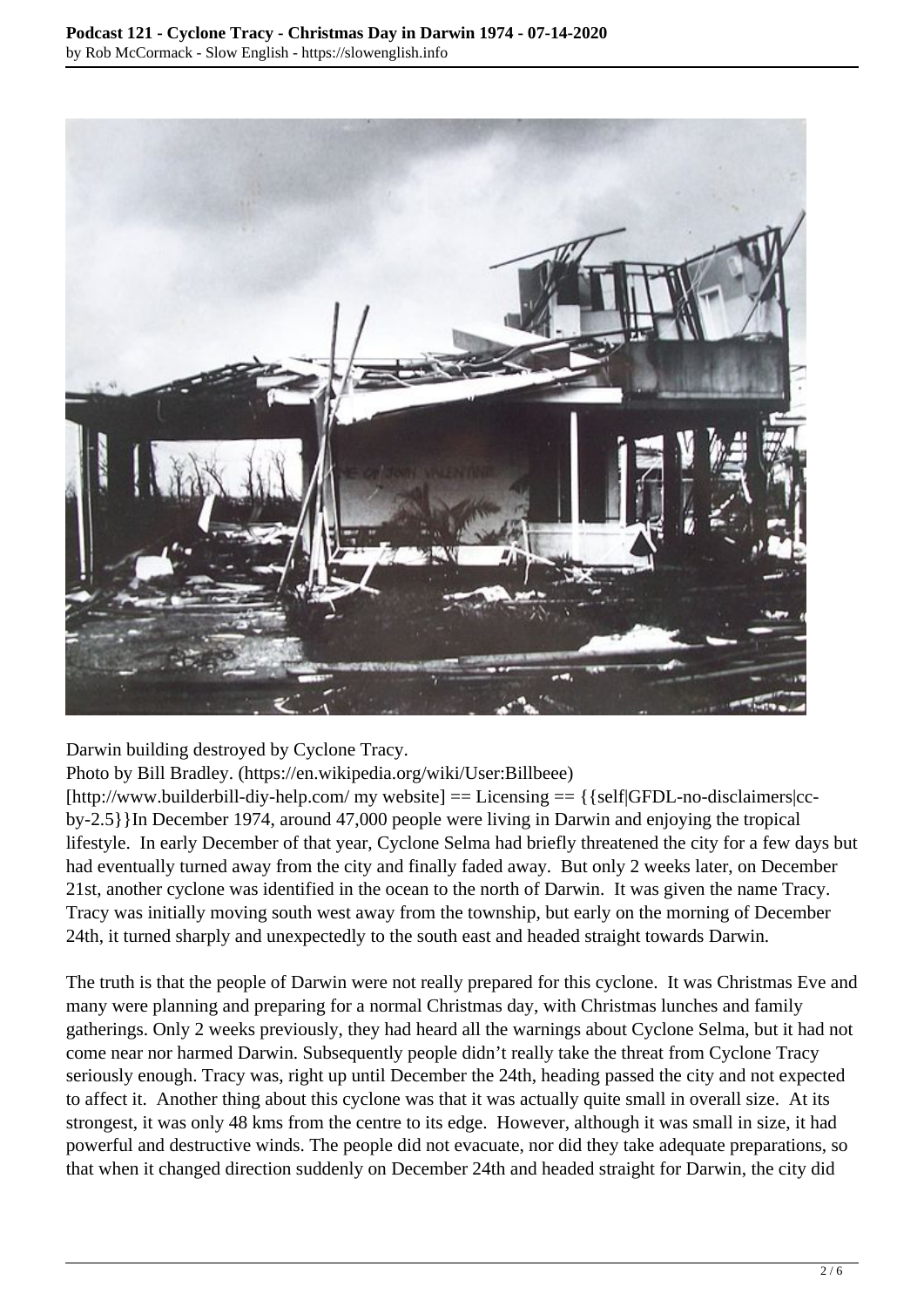not have enough time to prepare. There was also another factor going against Darwin. Many of the buildings in Darwin at that time were not built to a standard good enough to survive a storm of Tracy's power. The city was not ready to withstand a cyclone passing directly over it.

By midnight on December 24th, it became obvious that Tracy was dangerous and would pass directly over Darwin. At 3.10am on Christmas Day, Tracy's centre crossed over the coast near the centre of Darwin. The wind speed was measured at 217 kmph at the airport at 3.05am, after which the anemometer (wind speed detector) failed. It is estimated by the weather bureau that the maximum wind speed gusts reached during the cyclone were around 240 kmph (category 4).

Tracy caused havoc, destroying more than 70% of the buildings in the city, including 80 percent of the houses. 71 people were killed. HMAS Arrow, a navy patrol boat, was sunk, causing two sailors to lose their lives. At Darwin Airport, 31 aircraft were destroyed and another 25 were severely damaged. Much infrastructure for communications and transport was destroyed. 45 vessels in the harbour were wrecked or damaged. Only 6% of houses were still in a fit state to be lived in. 25,000 people were made homeless in just a few hours.

### https://youtu.be/FS1E5oAv8UM

Tracy caused around \$840 million of damage (that's around \$7 billion in today's money). The authorities decided that, due to the damage to Darwin's infrastructure and housing, it was important that the population of the city be reduced substantially and quickly. In the first 2 days, 10,000 people were evacuated by air and road, including using the entire transport fleet of the Royal Australian Airforce, whose members were recalled from their Christmas holidays to help with the relief effort and the evacuation. By December 31st, around 35,000 people had been evacuated, mostly by air. By then, only around 10,000 people remained, mostly men who would help with the clean-up and the repair of the city.

During this critical period from December  $25<sup>th</sup>$  to December  $31<sup>st</sup>$ , Major General Alan Stretton, the leader of Australia's Natural Disasters Organisation, controlled and managed the evacuation and the relief response. Australians all over the country reacted quickly to help the evacuees, raising millions of dollars to help those who were affected. A special song was recorded by local pop artists Bill and Boyd, to raise money for those affected. It was titled *Santa Never Made It into Darwin*.

## https://youtu.be/VJi\_kBIiZ4A

I can remember seeing the first television pictures of the damage in Darwin. We could all hardly believe the damage that had occurred. The city was almost wiped off the map. However, the federal government of the day was determined to rebuild the city.

In response, in February 1975, the government created a new organisation called the Darwin Reconstruction Commission, to organise and manage the rebuilding of Darwin. By 1978, enough new buildings and repairs had been completed to allow the same number of people to be housed in Darwin, as before the arrival of Tracy.

As a nation we learned a lot from this natural disaster. It became obvious that we needed a higher standard of buildings in cyclone prone areas of Australia. As a result, we now have better building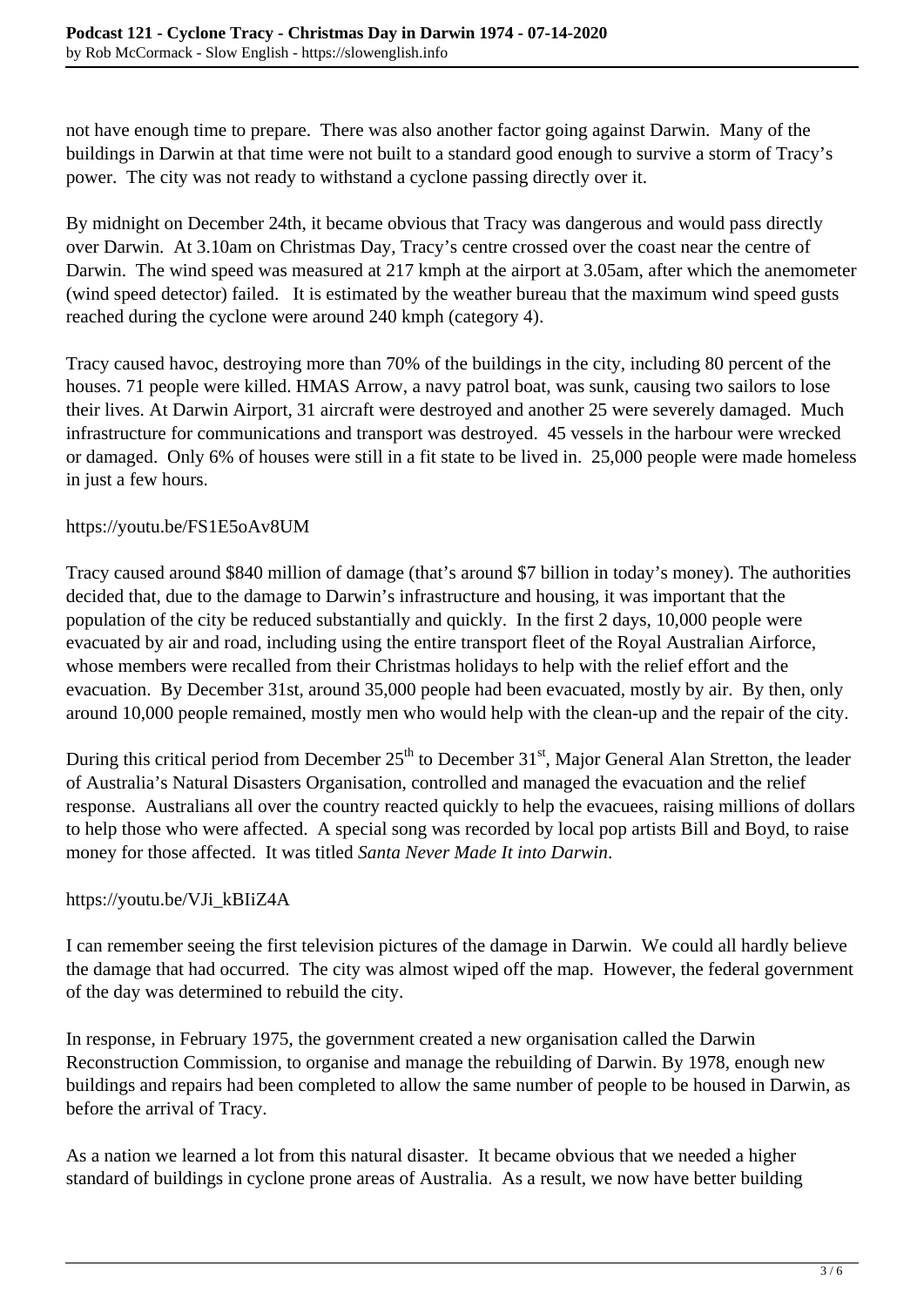regulations and requirements, with stronger input from engineers in the design and construction of all buildings throughout Australia. We have also been able to improve our emergency management processes, including the importance of warnings and preparations for events like cyclones. We are also now much better at planning for the needs of those who might suffer as a result of natural disasters such as cyclones. Something good often comes out of a terrible event like cyclone Tracy.

Darwin today is a much safer place for its inhabitants and the nearly 1 million tourists and visitors who enjoy all that the city has to offer each year. I have not yet been to Darwin, but it is on my list of Australian cities to visit – but probably not during the cyclone season.

If you have a question or a comment to make, please leave it in the comments box at the bottom of this page. Or, you can send me an email at [rob@slowenglish.info.](mailto:rob@slowenglish.info) I would love to hear from you. Tell me where you live, a little bit about yourself and what you think of my Slow English podcast. I will write back to you, in English of course. If you would like to take a short quiz to see if you have understood this podcast, you will also find it on my website. Goodbye until next time.

Rob

[WpProQuiz 124]

**Vocabulary** 

adequate = good enough

authorities = the people who make decisions about what is allowed

capital  $=$  the main one, the city where the government is

 $critical =$  the most important

cyclone = a very, very large storm (called a hurricane in other parts of the world)

destroying = when things get all broken

destructive = when something can damage or destroy something else

 $d$  determined = (here) when you really want to do something

 $devasting = very, very damaging, when many buildings are destroyed$ 

 $directly = (here)$  in the same place

 $emergency = an accident or event when things have gone wrong$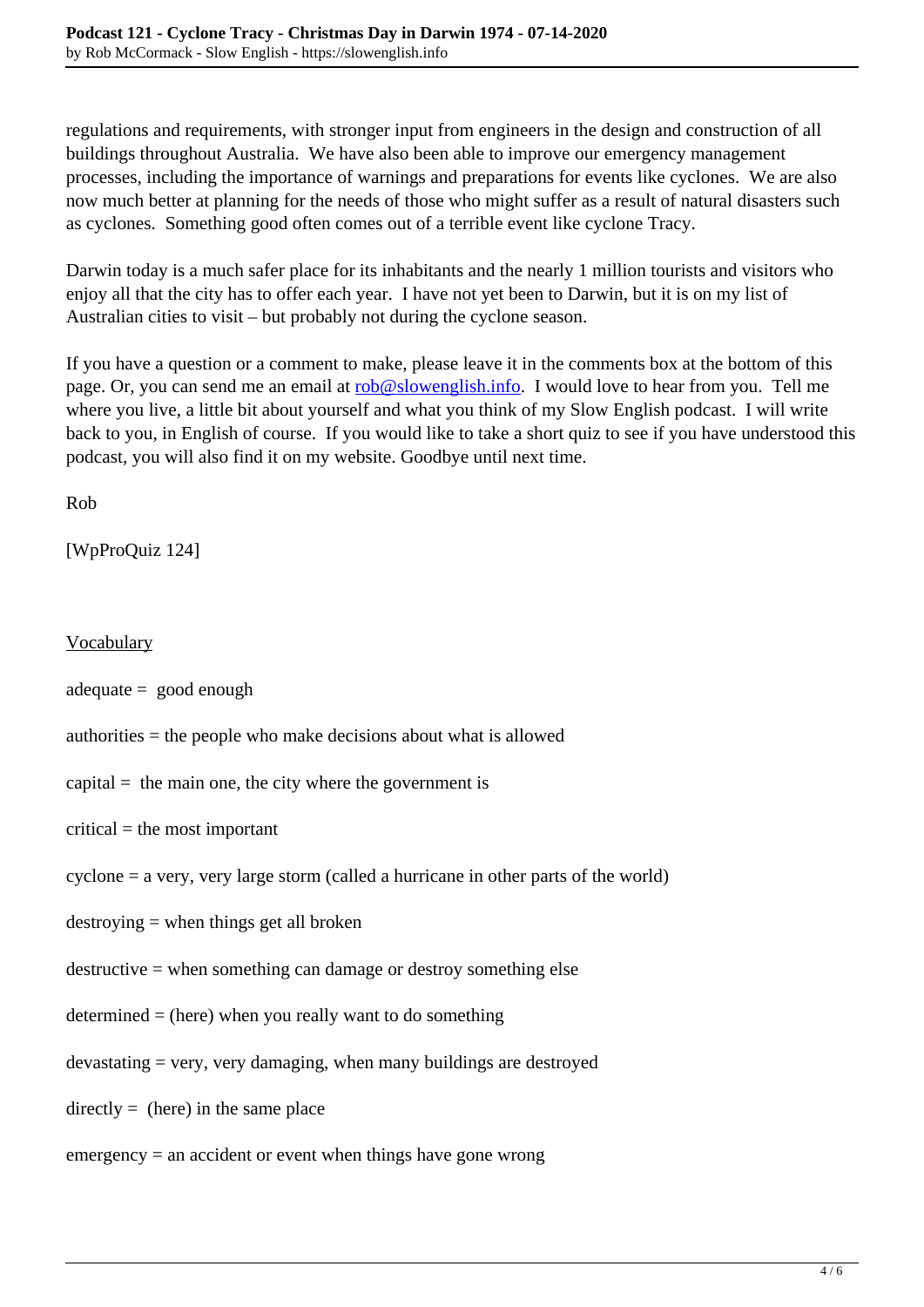- entire transport fleet  $=$  (here) all of the ships or airplanes
- evacuation = when you take all the people out of a dangerous place quickly
- eventually  $=$  finally, after a period of time
- faded away  $=$  (here) gone away
- fit state = (here) when something can be used properly or correctly
- gatherings = when people come together, usually to celebrate
- gusts = when the wind blows hard
- harmed = to hurt someone or damage something
- havoc = when everything is destroyed
- identified = found, seen for the first time
- $inhabitants = the people who live in a place$
- initially  $=$  at first
- $massive = very, very large$
- Northern Territorians = the people who live in the Northern Territory
- prepared = to be ready for something
- $previously =$  the time before
- prone = when something is likely to happen
- raising = (here) asking people for money so you can help someone in need
- $regularions = rules$
- relief  $=$  when you help people who need food, housing, medicine, etc
- requirements = needs, the things which must be done
- response = (here) when you help someone who is in need
- severely damaged = when things are broken